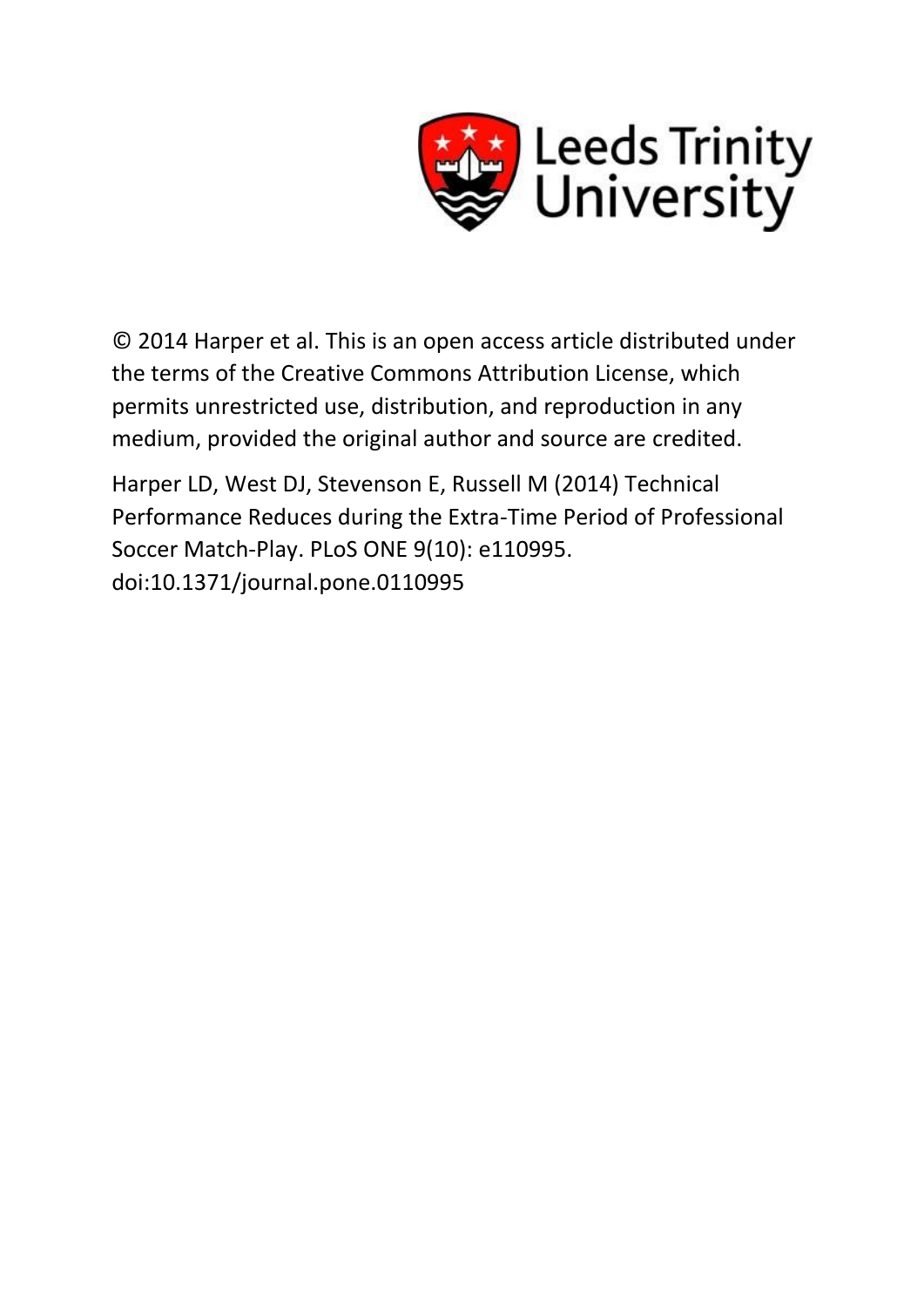CrossMark

# Technical Performance Reduces during the Extra-Time Period of Professional Soccer Match-Play

## Liam D. Harper, Daniel J. West, Emma Stevenson, Mark Russell\*

Health and Life Sciences, Northumbria University, Newcastle-upon-Tyne, United Kingdom

## Abstract

Despite the importance of extra-time in determining progression in specific soccer tournament matches, few studies have profiled the demands of 120-minutes of soccer match-play. With a specific focus on the extra-time period, and using a within-match approach, we examined the influence of prolonged durations of professional soccer match-play on markers of technical (i.e., skilled) performance. In 18 matches involving professional European teams played between 2010 and 2014, this retrospective study quantified the technical actions observed during eight 15-minute epochs (E1: 00:00–14:59 min, E2: 15:00–29:59 min, E3: 30:00–44:59 min, E4: 45:00–59:59 min, E5: 60:00–74:59 min, E6: 75:00–89:59 min, E7: 90:00–104:59 min, E8: 105:00–119:59 min). Analysis of players who completed the demands of the full 120 min of match-play revealed that the cumulative number of successful passes observed during E8 (61 ± 23) was lower than E1-4 (E1: 88 ± 23, P = 0.001; E2: 77 ± 21,  $P = 0.005$ ; E3: 79 ± 18, P = 0.001; E4: 80 ± 21, P = 0.001) and E7 (73 ± 20, P = 0.002). Similarly, the total number of passes made in E8 (71±25) was reduced when compared to E1 (102±22, P = 0.001), E3 (91±19, P = 0.002), E4 (93±22, P ≤ 0.0005) and E7  $(84\pm20, P=0.001)$ . The cumulative number of successful dribbles reduced in E8 (9 $\pm4$ ) when compared to E1 (14 $\pm4$ ,  $P = 0.001$ ) and E3 (12±4, P ≤ 0.0005) and the total time the ball was in play was less in E8 (504±61 s) compared to E1 (598 $\pm$ 70 s, P $\leq$ 0.0005). These results demonstrate that match-specific factors reduced particular indices of technical performance in the second half of extra-time. Interventions that seek to maintain skilled performance throughout extra-time

Citation: Harper LD, West DJ, Stevenson E, Russell M (2014) Technical Performance Reduces during the Extra-Time Period of Professional Soccer Match-Play. PLoS ONE 9(10): e110995. doi:10.1371/journal.pone.0110995

Editor: Oyvind Sandbakk, Norwegian University of Science and Technology, Norway

Received May 19, 2014; Accepted September 20, 2014; Published October 24, 2014

Copyright: © 2014 Harper et al. This is an open-access article distributed under the terms of the [Creative Commons Attribution License](http://creativecommons.org/licenses/by/4.0/), which permits unrestricted use, distribution, and reproduction in any medium, provided the original author and source are credited.

Data Availability: The authors confirm that, for approved reasons, some access restrictions apply to the data underlying the findings. The data sets cannot be shared publicly due to the ethical restrictions; however, all the data are available from the Northumbria University Ethics Committee (via email to [mark.russell@](mailto:mark.russell@northumbria.ac.uk) [northumbria.ac.uk](mailto:mark.russell@northumbria.ac.uk)) for researchers who meet the criteria for access to confidential data. In addition, all the data points derived from the footage can be found in the paper and supporting information files.

Funding: The authors have no support or funding to report.

Competing Interests: The authors have declared that no competing interests exist.

\* Email: mark.russell@northumbria.ac.uk

warrant further investigation.

## Introduction

Soccer is a high-intensity intermittent sport which is normally played over 90 min. However, when scores are tied at the end of certain matches in soccer tournaments (e.g., FIFA World Cup, UEFA Champions League, FA Cup etc.), an extra-time period, consisting of two additional 15-min periods of play, follows the end of normal time. Notably, between 1986 and 2010, 33 matches have required that extra-time be played in FIFA World Cup competitions. In the 2014 FIFA World Cup, of the matches played in the knockout stages, 50% required extra-time to be played. Although the physiological and performance responses to the normal duration (i.e., 90 min) of soccer match-play have been extensively researched [1,2,3,4,5], comparable data during the extra-time period is lacking. This is somewhat surprising considering the role that this additional period of play has in determining success in tournament situations.

The ability to maintain skill proficiency during soccer matchplay is considered an important factor in overall player performance and match success [6]. However, soccer-specific exercise appears to influence skilled performances executed during normal durations (i.e., 90 min) of match-play. For example, using a within-subject study design, Russell et al., [7] observed reductions in total possessions and the number of ball distributions in the second versus the first half of English Championship matches. Further analysis across 15-min intervals revealed that the total number of ball possessions and distributions reduced in the final 15 min when compared with the opening phase of play. Although self-pacing strategies [8] and tactical modifications [9] have been suggested to explain such changes, these data support studies where the accumulated effects of match-related fatigue have been proposed to explain decrements in short passing performance during Italian Serie A matches [4] and the increased number of goals conceded in the final 15 min of match-play [10].

Interestingly, the decrement in skill performance observed throughout soccer-specific exercise appears to differ according to the skill being performed. For example, Rampinini et al. [4] identified that three quarters of the technical measures examined were similar between halves in Serie A players who experienced physical fatigue decrements. Russell et al. [7] also identified no changes in five of the seven indices of technical performance (i.e., number of touches taken per possession, number of challenges, percentage of challenges won, length of forward distributions and percentage success of distributions) examined throughout matchplay. Therefore, it appears that the technical response to the normal duration of soccer match-play is not uniform. However, it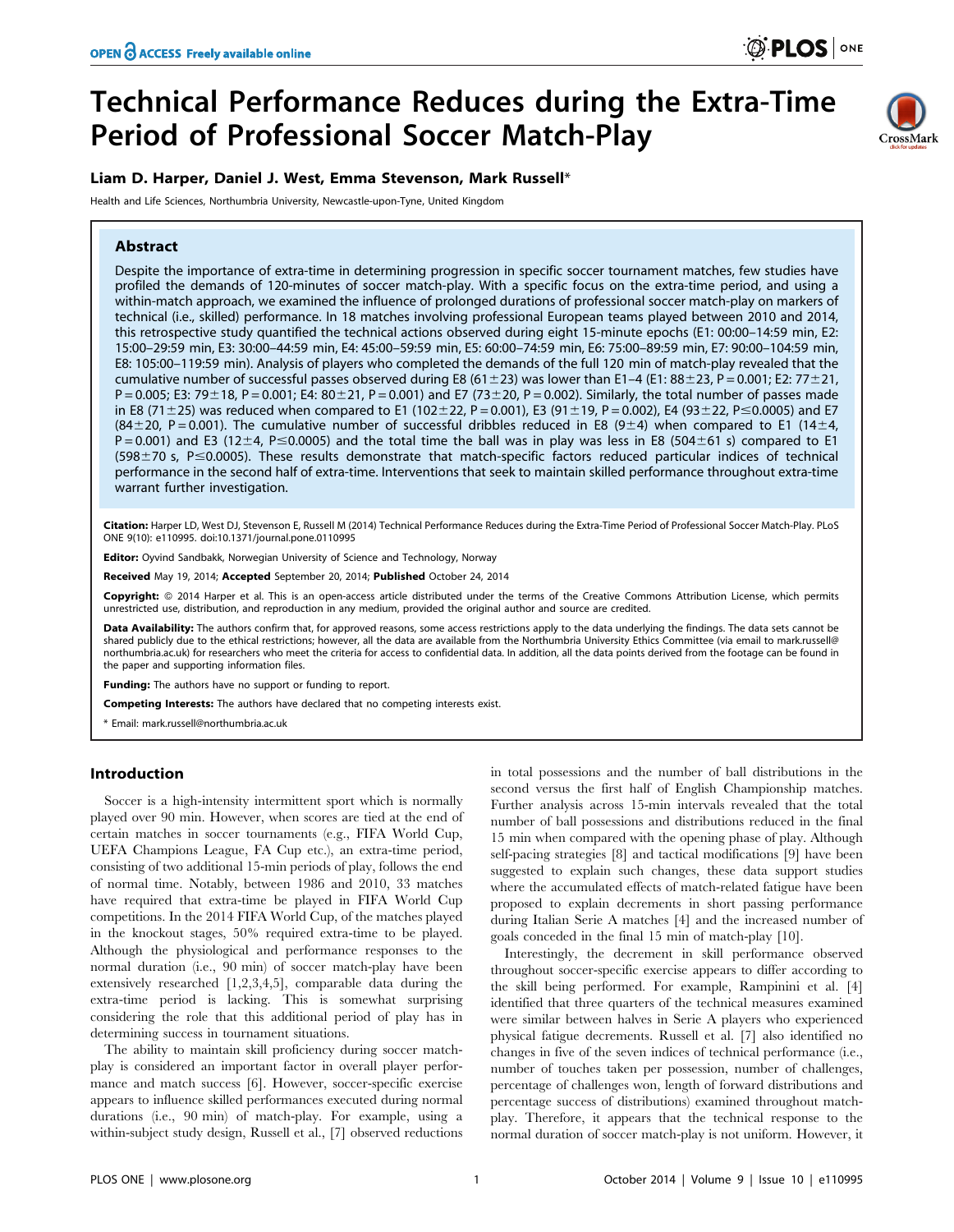is plausible that the prolonged duration of games that enters in to the extra-time period elicit different technical responses compared to those observed during 90 min. No data is currently available that has profiled the skill response associated with soccer matches where the extra-time period has been played.

Therefore, using performance analysis techniques, the aim of this study was to examine the influence of prolonged durations of actual soccer match-play (i.e., those matches which required extratime to be played) on markers of technical performance. We hypothesised that extra-time would influence technical performance; specifically, by reducing certain indices of performance.

#### Methods

## Participants

Eighteen matches that required an extra-time period to be played were included in the analyses. Only outfield players that completed the full 120 min of the match (i.e., 90 min plus 30 min extra-time) were analysed. Using a within-match approach, the technical actions elicited during matches involving professional European clubs (ranging from the third tier of their domestic league to top tier and International teams) were analysed  $(15\pm1)$ players per match). Written informed consent was obtained from the professional soccer clubs who supplied footage to be analysed for the purpose of the study. The study was approved by the Faculty of Health and Life Sciences Ethics Committee of Northumbria University in Newcastle upon Tyne, UK.

#### Match Analysis Procedures

In agreement with the experimental design used by previous authors [7], skill-related performances were analysed retrospectively during competitive matches played since 2010 using existing footage obtained from television recordings (8 matches) and footage supplied following correspondence with specific clubs (10 matches). To minimise variation, each match was manually coded (Sportstec Gamebreaker, Sportstec, New South Wales, Australia) by one experienced performance analyst according to operational definitions detailed by Rampinini et al. [4] and Opta Sports Data [\(http://www.optasports.com/news-area/blog-optas-event-defini](http://www.optasports.com/news-area/blog-optas-event-definitions.aspx) [tions.aspx\)](http://www.optasports.com/news-area/blog-optas-event-definitions.aspx). A total of 17 technical variables (Table 1) were analysed for each match.

In order to investigate the transient effects of 120 min of soccer match-play on technical performance, all matches were divided into eight 15 min epochs (i.e., E1: 00:00–14:59 min, E2: 15:00– 29:59 min, E3: 30:00–44:59 min, E4: 45:00–59:59 min, E5: 60:00–74:59 min, E6: 75:00–89:59 min, E7: 90:00–104:59 min, E8: 105:00–119:59 min). To ensure that the duration of each epoch was standardised, data collected in injury time was not

Table 1. Operational definitions of the technical variables analysed (derived from Rampinini, et al. [4] and Opta Sports Data).

| Variable         |                                | <b>Operational definition</b>                                                                                                                                                                                                                                                                                                                                                                                                                                                                                     |
|------------------|--------------------------------|-------------------------------------------------------------------------------------------------------------------------------------------------------------------------------------------------------------------------------------------------------------------------------------------------------------------------------------------------------------------------------------------------------------------------------------------------------------------------------------------------------------------|
| Passing          | Successful passes              | A pass that is performed with the foot or head that is received successfully by a teammate                                                                                                                                                                                                                                                                                                                                                                                                                        |
|                  | Unsuccessful passes            | A pass that is performed with the foot or head that is not received successfully by a teammate (i.e., is<br>instead either intercepted by an opposition player or leaves the field of play)                                                                                                                                                                                                                                                                                                                       |
|                  | Total passes                   | Sum of successful and unsuccessful passes                                                                                                                                                                                                                                                                                                                                                                                                                                                                         |
|                  | Pass accuracy (%)              | Successful passes divided by total passes, multiplied by 100                                                                                                                                                                                                                                                                                                                                                                                                                                                      |
| <b>Dribbling</b> | Successful dribbles            | A situation when a player takes control of the ball and is able to keep possession of the ball before<br>performing another action such as a pass or shot                                                                                                                                                                                                                                                                                                                                                         |
|                  | Unsuccessful<br>dribbles       | A situation when a player takes control of the ball and is subsequently dispossessed by an opposing<br>player or dribbles the ball out of play                                                                                                                                                                                                                                                                                                                                                                    |
|                  | <b>Total dribbles</b>          | Sum of successful and unsuccessful dribbles                                                                                                                                                                                                                                                                                                                                                                                                                                                                       |
|                  | <b>Dribble</b><br>accuracy (%) | Successful dribbles divided by total dribbles, multiplied by 100                                                                                                                                                                                                                                                                                                                                                                                                                                                  |
| Shooting         | Shots on target                | Any goal attempt that:<br>a) Goes into the net<br>b) Would have gone into the net but for being stopped by a goalkeeper's save<br>c) Would have gone into the net but for being stopped by a defender who is the last man.                                                                                                                                                                                                                                                                                        |
|                  | Shots off target               | Any goal attempt where the ball is going wide of the target, misses the goal or hits the woodwork                                                                                                                                                                                                                                                                                                                                                                                                                 |
|                  | <b>Total shots</b>             | Sum of shots attempted                                                                                                                                                                                                                                                                                                                                                                                                                                                                                            |
|                  | Shot accuracy (%)              | Shots on target divided by total shots, multiplied by 100                                                                                                                                                                                                                                                                                                                                                                                                                                                         |
| Crossing         | Successful<br>crosses          | A long pass using the foot that is performed by a player within the last 35 m of the pitch and which<br>is directed into the penalty area and is received by a teammate                                                                                                                                                                                                                                                                                                                                           |
|                  | Unsuccessful<br>crosses        | A long pass using the foot that is performed by a player within the last 35 m of the pitch and which<br>is directed into the penalty area and is not received by a teammate but is instead controlled or<br>cleared by an opposition player or goes out of play for a goal-kick or throw in                                                                                                                                                                                                                       |
|                  | <b>Total crosses</b>           | Sum of successful and unsuccessful crosses                                                                                                                                                                                                                                                                                                                                                                                                                                                                        |
|                  | Cross<br>accuracy (%)          | Successful crosses divided by total crosses, multiplied by 100                                                                                                                                                                                                                                                                                                                                                                                                                                                    |
| Time-in-play     |                                | The amount of time in seconds per 15 min epoch that the ball is within the field of play. A ball is<br>deemed out of the field of play in the cases of a(n): goal kick, free kick, throw in, penalty, corner, goal<br>celebration, substitution, extraordinary circumstances (e.g., pitch invasions). In these occurrences,<br>the clock is restarted when the ball re-enters the field of play or in the case of goal celebrations,<br>when the subsequent kick-off is taken by the team that conceded the goal. |

doi:10.1371/journal.pone.0110995.t001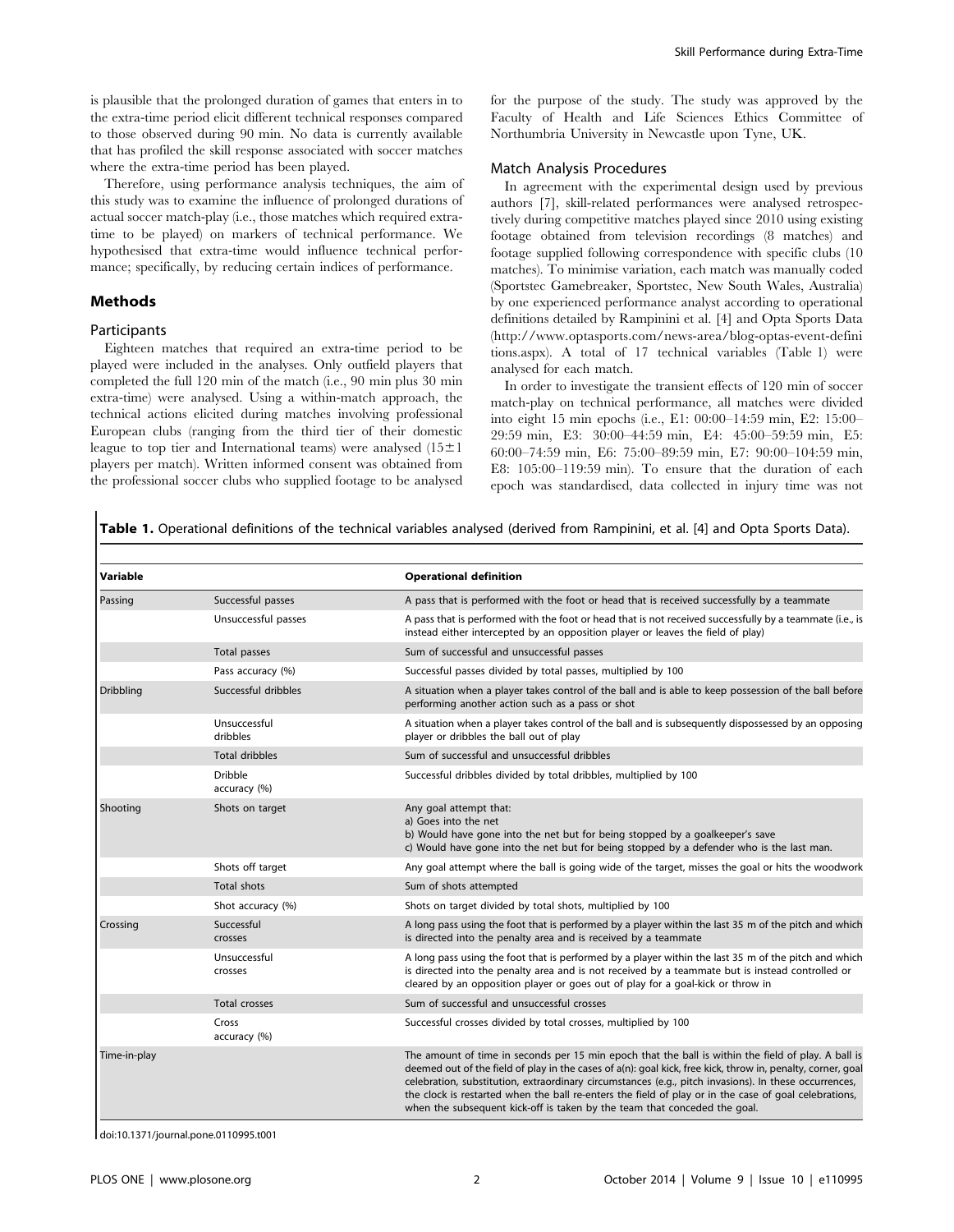Table 2. Test-retest reliability data (intraclass correlation coefficients) for the technical variables examined.

| Variable              | E <sub>1</sub> | E6       | E8       |
|-----------------------|----------------|----------|----------|
| Successful passes     | $0.993*$       | $0.999*$ | $0.998*$ |
| Unsuccessful passes   | $0.961*$       | $0.982*$ | $0.997*$ |
| Total passes          | $0.969*$       | $0.998*$ | $0.998*$ |
| Pass accuracy (%)     | $0.982*$       | $0.950*$ | $0.938*$ |
| Successful dribbles   | $0.916*$       | $0.954*$ | $0.999*$ |
| Unsuccessful dribbles | $0.927*$       | $0.885*$ | $0.827*$ |
| Total dribbles        | $0.892*$       | $0.977*$ | $0.982*$ |
| Dribble accuracy (%)  | $0.929*$       | 0.648    | 0.715    |
| Shots on target       | $1.000*$       | 0.615    | $0.432*$ |
| Shots off target      | $0.851*$       | $0.956*$ | $0.956*$ |
| <b>Total Shots</b>    | $0.937*$       | $1.000*$ | $0.906*$ |
| Shot accuracy (%)     | $0.964*$       | $1.000*$ | 0.135    |
| Successful crosses    | $0.962*$       | $1.000*$ | $0.968*$ |
| Unsuccessful crosses  | $0.852*$       | $0.982*$ | $1.000*$ |
| Total crosses         | $0.692*$       | $0.977*$ | $0.993*$ |
| Cross accuracy (%)    | $0.946*$       | $0.999*$ | $0.938*$ |
| Ball time in play     | $0.999*$       | $0.968*$ | $0.978*$ |

Where E1 = 00:00–14:59 min, E6 = 75:00–89:59 min, E8 = 105:00–119:59 min.

\*represents significance at  $P \le 0.05$  level.

doi:10.1371/journal.pone.0110995.t002

included in the analyses. The intra-observer reliability of measurements was assessed by repeated coding of all variables on two occasions for selected epochs in six randomly chosen matches (Table 2). To minimise learning effects, coding during the retest was performed in a blind fashion and 4 weeks separated the test and retest measurements.

#### Statistical Analysis

The appropriateness of statistical methods to analyse data yielded from multiple matches has been debated [11,12]. To minimise the influence of dependence in the data sets, given that each match has distinct characteristics, we have used a withinmatch design; therefore, the data presented (means  $\pm$  SD) reflects the cumulative totals of technical actions performed within each match per epoch. Due to violations of normality, differences between time-points were investigated using Friedman's repeatedmeasures analysis of variance on ranks tests. Where appropriate, post-hoc analyses were applied using Bonferroni-corrected Wilcoxon's signed rank tests. Statistical significance was set at  $P \leq$ 0.05. Effect sizes (ES) for statistical differences were determined according to Field [13] with values of 0.2, 0.5, and  $>0.8$ considered to reflect small, medium, and large differences respectively [14]. Test-retest reliability was assessed using intraclass coefficient (ICC) calculations. All statistical analyses were conducted using SPSS Version 21.0 (IBM, Armonk, NY, USA).

## Results

Extra-time influenced 4 of the 17 technical variables analysed (Table 3). Specifically, the number of successful passes observed during E8 was lower than E1  $(-31\%, P= 0.001, ES = 0.52), E2$  $(-22\%, P = 0.005, ES = 0.42), E3 (-24\%, P = 0.001, ES = 0.50),$ E4  $(-25\%, P= 0.001, ES= 0.53)$  and E7  $(-17\%, P= 0.002,$  $ES = 0.48$ ). Similarly, the total number of passes made in E8 was reduced when compared to E1  $(-30\%, P= 0.001, ES = 0.52), E3$ 

 $(-21\%, P= 0.002, ES = 0.49), EA (-21\%, P \le 0.0005, ES = 0.54)$ and E7  $(-15\%, P= 0.001, ES= 0.50)$ . Furthermore, dribbling success in E8 was reduced when compared to E1  $(-32\%,$  $P = 0.001$ , ES = 0.50) and E3 (-24%,  $P \le 0.0005$ , ES = 0.59). The time the ball was in play was less in E8 compared to E1  $(-16\%,$  $P<0.0005$ , ES = 0.55). All other technical variables analysed, including shooting and crossing indices, were similar between extra-time and the rest of the match.

#### **Discussion**

The aim of this observational study was to identify the influence of the extra-time period on the technical requirements elicited during professional soccer match-play. In agreement with our hypothesis, we demonstrated using a within-match study design, that indices of technical performance, namely passing and dribbling, reduced in the last 15-min of extra-time. To our knowledge, this is the first study to report data concerning the influence of extra-time on professional soccer match-play; therefore such data can be used as a benchmark for future work. Given the importance of this additional competitive period in deciding success and progression in soccer tournament scenarios, this data is likely to be of interest to those responsible for the technical preparations of soccer players.

Passing performance (i.e., the number of successful and total passes) reduced by more than 20% during E8 when compared to the first half of match-play. However, the accuracy of passing remained unchanged during this time (Table 1). Although changes in formation appear to influence passing frequency [15], our data may also indicate that the effects of match-related fatigue observed during the extra-time period of actual match-play impairs the ability to get involved with the ball rather than a player's passing proficiency per se [4]. Unfortunately, physical performance measures are unavailable to substantiate this speculation and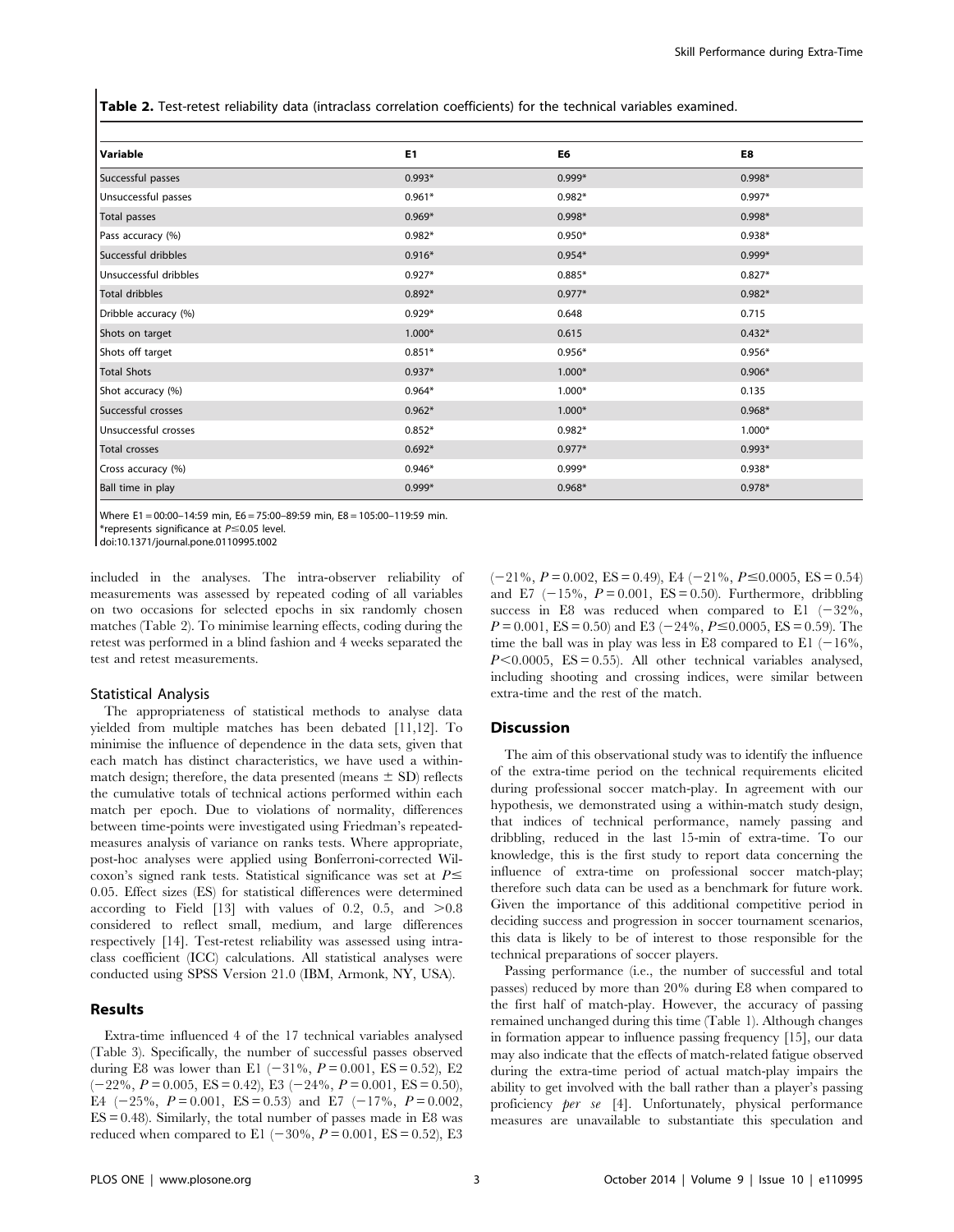| Variable                                                                                                         |                  | Timing throughout match       |              |                |                |             |              |               | Time effect                                    |                                                                                                                  | (P≤0.007) compared to E7<br>Post-hoc differences<br>and E8 |
|------------------------------------------------------------------------------------------------------------------|------------------|-------------------------------|--------------|----------------|----------------|-------------|--------------|---------------|------------------------------------------------|------------------------------------------------------------------------------------------------------------------|------------------------------------------------------------|
|                                                                                                                  | 品                | E2                            | E3           | E4             | E5             | E6          | F)           | $\mathbf{a}$  | Square $(\mathcal{K}_{\langle 7\rangle})$<br>ξ | P value                                                                                                          |                                                            |
| Passing                                                                                                          |                  |                               |              |                |                |             |              |               |                                                |                                                                                                                  |                                                            |
| Successful passes                                                                                                | $88 + 23$        | $77 + 21$                     | $79 + 18$    | $80 + 21$      | $66 + 20$      | $65 + 17$   | $73 + 20$    | $61 + 23$     | 32.91                                          | < 0.0005                                                                                                         | E8 vs. E1, E2, E3, E4, E7                                  |
| Unsuccessful<br>passes                                                                                           | $14 + 5$         | $12 + 5$                      | $11 + 4$     | $13 + 4$       | $10 + 3$       | $10 + 5$    | $11 + 4$     | $11 + 5$      | 22.97                                          | 0.002                                                                                                            |                                                            |
| Total passes                                                                                                     | $102 + 22$       | $89 + 21$                     | $91 + 19$    | $93 + 22$      | $76 + 21$      | $76 + 21$   | $84 + 20$    | $71 + 25$     | 37.23                                          | < 0.0005                                                                                                         | E8 vs. E1, E3, E4, E7                                      |
| Pass accuracy (%)                                                                                                | $85 + 7$         | $86 + 7$                      | $87 + 5$     | $86 + 4$       | $86 + 6$       | $86 + 5$    | $87 + 6$     | 84±7          | 4.10                                           | 0.769                                                                                                            |                                                            |
| <b>Dribbling</b>                                                                                                 |                  |                               |              |                |                |             |              |               |                                                |                                                                                                                  |                                                            |
| Successful<br>dribbles                                                                                           | $14 + 4$         | $13 + 5$                      | $12 + 4$     | $13 + 5$       | $11 + 4$       | $12 + 4$    | $11 + 3$     | $9 + 4$       | 15.79                                          | 0.027                                                                                                            | E8 vs. E1, E3                                              |
| Unsuccessful dribbles                                                                                            | $5 + 3$          | $5 + 2$                       | $4\pm1$      | $4\pm3$        | $4\pm2$        | $5 + 2$     | $4 + 2$      | $5 + 2$       | 7.20                                           | 0.408                                                                                                            |                                                            |
| Total dribbles                                                                                                   | $18 + 4$         | $18 + 6$                      | $16 + 5$     | $17 + 5$       | $15 + 4$       | $16 + 4$    | $15 + 3$     | $15 + 5$      | 13.12                                          | 0.069                                                                                                            |                                                            |
| accuracy (%)<br>Dribble                                                                                          | $72 + 15$        | $74 + 12$                     | $76 + 9$     | $72 + 18$      | $72 + 14$      | $71 \pm 16$ | $72 + 12$    | $64 + 16$     | 8.17                                           | 0.318                                                                                                            |                                                            |
| Shooting                                                                                                         |                  |                               |              |                |                |             |              |               |                                                |                                                                                                                  |                                                            |
| Shots on target                                                                                                  | $\overline{1+1}$ | $\overline{1}$ $\overline{1}$ | $1 + 1$      | $1 \pm 1$      | $2 + 1$        | $1 \pm 1$   | $1 \pm 1$    | $\frac{1}{1}$ | 11.45                                          | 0.120                                                                                                            |                                                            |
| Shots off target                                                                                                 | $2\pm1$          | $2+1$                         | $2 + 2$      | $2 + 2$        | $2+1$          | $3 + 2$     | $2+1$        | $2+1$         | 11.57                                          | 0.116                                                                                                            |                                                            |
| Total shots                                                                                                      | $3 + 2$          | $2\pm1$                       | $3 + 2$      | $4 + 2$        | $4 + 2$        | $4 + 2$     | $3 + 2$      | $3+1$         | 12.57                                          | 0.083                                                                                                            |                                                            |
| Shot accuracy (%)                                                                                                | $37 + 37$        | $37 + 32$                     | $30 - 28$    | $39 + 32$      | 44±28          | $22 + 27$   | $36 + 27$    | $31 + 26$     | 7.44                                           | 0.384                                                                                                            |                                                            |
| Crossing                                                                                                         |                  |                               |              |                |                |             |              |               |                                                |                                                                                                                  |                                                            |
| Successful<br>crosses                                                                                            | $\frac{1}{1+1}$  | $\frac{1}{1}$                 | $2+1$        | $\frac{1}{11}$ | $\frac{1}{11}$ | $2+1$       | $2+1$        | $2+1$         | 5.44                                           | 0.606                                                                                                            |                                                            |
| Unsuccessful<br>crosses                                                                                          | $3 + 2$          | $4 + 2$                       | $3 + 3$      | $5 + 2$        | $4\pm3$        | $4 + 2$     | $4 + 2$      | $4 + 2$       | 11.95                                          | 0.102                                                                                                            |                                                            |
| crosses<br>Total                                                                                                 | $5 + 2$          | $5 + 2$                       | $5 + 3$      | $6 + 3$        | $6 + 3$        | $6 + 3$     | $6 + 2$      | $6 + 3$       | 5.17                                           | 0.640                                                                                                            |                                                            |
| Cross accuracy<br>(96)                                                                                           | $29 + 27$        | $15 + 15$                     | $37 + 28$    | $22 + 25$      | $31 + 29$      | $29 - 25$   | $28 + 21$    | $27 + 19$     | 10.48                                          | 0.163                                                                                                            |                                                            |
| Time in play (s)                                                                                                 | $598 + 70$       | $554 + 81$                    | $554 \pm 52$ | $553 + 60$     | $493 + 83$     | $502 + 81$  | $551 \pm 65$ | $504 \pm 61$  | 27.66                                          | < 0.0005                                                                                                         | E8 vs. E1                                                  |
| Where E1 = 00:00-14:59 min, E2 = 15:00-29:59 min, E3 = 30:00-44:59 min,<br>doi:10.1371/journal.pone.0110995.t003 |                  |                               |              |                |                |             |              |               |                                                | E4 = 45:00-59:59 min, E5 = 60:00-74:59 min, E6 = 75:00-89:59 min, E7 = 90:00-104:59 min, E8 = 105:00-119:59 min. |                                                            |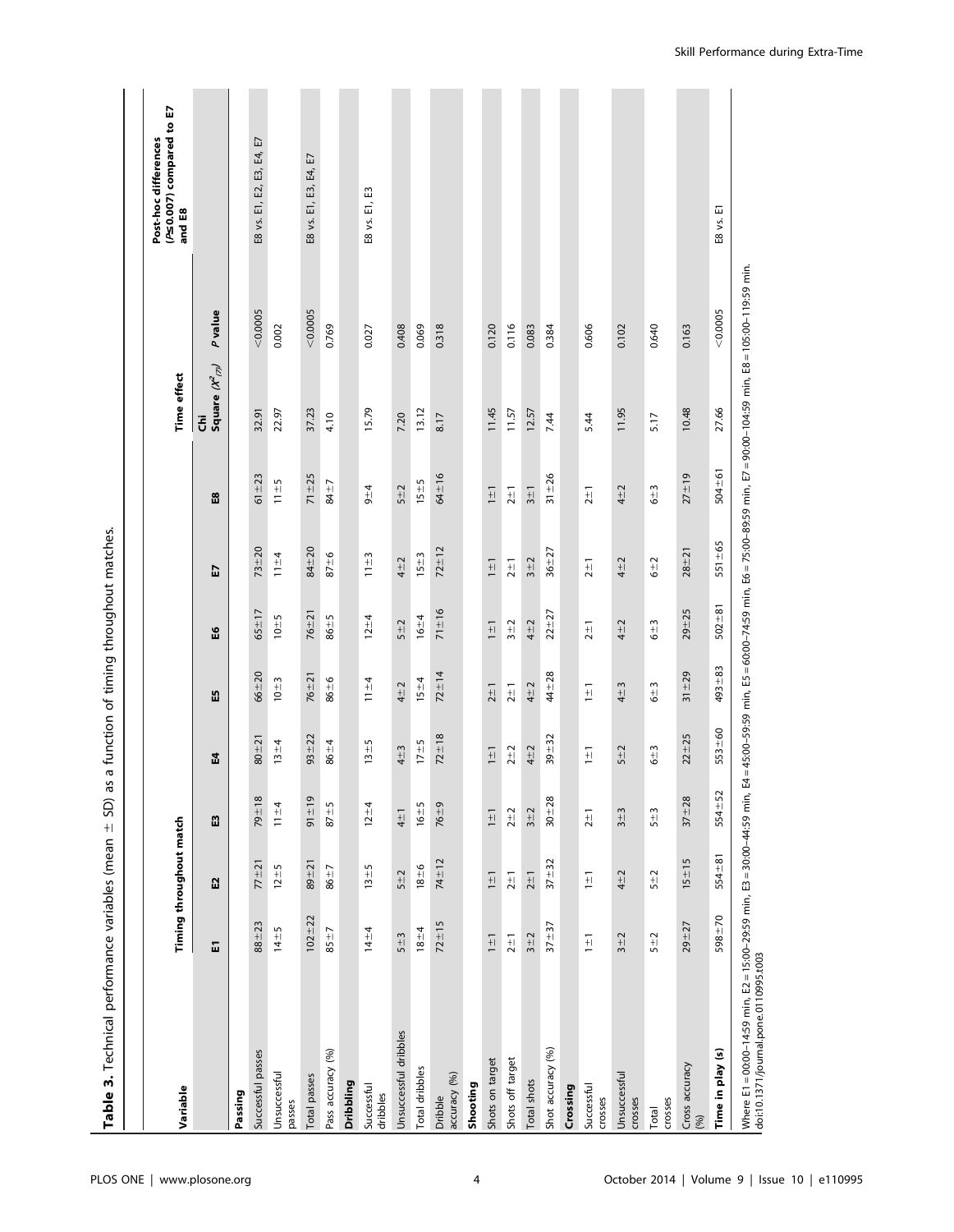further research is needed to provide further information regarding the extra-time responses of soccer players.

Although direct comparison of our data to that reported in other performance analysis studies is limited, our findings support, and extend, previously published data identifying decrements of both physical [4,16] and technical [4,7] markers in the latter stages of normal time (i.e., 90 min). In players who were deemed to be fatigued, Rampinini et al. [4] reported between-half reductions of  $\sim$ 12–16% in the number of technical involvements performed per player in the Italian Serie A league. In combination with our observations, it therefore appears that the proficiency, and number, of specific technical actions reduces as a match progresses.

Match-related fatigue could plausibly explain our observations but it is important to note that the reductions in the physical performances observed in midfield players was not previously accompanied by reduced technical performance [16]. To date, the effects of 120 min of soccer-specific exercise remain to be fully elucidated using controlled and repeatable experimental procedures (e.g., Soccer Match Simulation; [17]). Notably, the lack of differences observed during E8 relative to the technical performances observed in E6 means that the transient changes observed during extra-time, at least in the variables assessed in this study, appear to be similar to those elicited in the latter stages of normal time (e.g., E6). It is therefore plausible that interventions that seek to counteract the deleterious effects of match-related fatigue during games that last 90 min, may also be efficacious during extra-time. However, this supposition is yet to be examined.

In previous studies where soccer match-play has been subdivided into smaller segments, statistical artefacts have been proposed to explain the identification of transient reductions in performance when compared to the opening phase of play [9]. A desire to enforce tactical superiority [9] and residual ergogenic effects resulting from the warm-up [7] have been cited to artificially elevate the pace of play in the initial stages of a match and thereby influence subsequent comparisons to observations made during this interval. In the absence of appropriate methods of data analysis that overcome such approaches, it is important to note that the transient changes identified in E8 in this study were rarely yielded from comparison to E1 alone. In combination with the medium effect sizes for the majority of differences observed, we propose that the transient changes identified are reflective of the demands of the extra-time period and not a reflection of statistical artefacts.

Not all of the technical actions examined demonstrated a uniform response to exercise when match-play was separated into 15-min epochs; for example,  $\sim$ 23% of the variables examined exhibited transient changes. These findings support our previous data, albeit during 90 min of English Championship match-play, where only two of the seven technical measures examined (namely total number of possessions and distributions performed) reduced in the last 15 min [7]. However, contrary to previous literature [4,16], we observed a reduction in the number of successful dribbles performed in the final 15 min of extra-time. As far as we are aware, and while acknowledging the differential effects of soccer-specific exercise on technical performance [5], no study has previously identified transient changes in dribbling performance throughout actual match-play. We attribute the identification of this finding to the longer duration of exercise examined in this study. Such data is likely to have important implications for the tactics employed by teams competing in the extra-time period.

The precise mechanisms regulating performance throughout soccer-specific exercise remain to be established and are likely to be multifaceted in nature. Notwithstanding the influence of previously mentioned factors, such as team tactics [9] and selfpacing strategies [8], it must be noted that a greater degree of variation is observed in technical performance measures [18,19] when compared to physical performance. Furthermore, although it has previously been proposed that a lack of sensitivity exists in the gross measures derived from computerised time-motion analysis studies [16], we have again used performance analysis techniques, albeit with a within-match rather than within-player study design, and observed differences in the cumulative technical responses observed during 15 min epochs in matches involving professional soccer players. Furthermore, we have also demonstrated the test-retest reliability of such measures over different assessment periods.

When interpreting the current findings, a number of limitations should be considered. Firstly, it is prudent to note that this data represents a within-match rather than a within-player approach. The low occurrence of games requiring extra-time, the number of eligible games that footage was available for, and the number of repeated player observations, would have yielded data with extremely low statistical power if a within-player approach has been adopted. While acknowledging this limitation, we believe that we are the first group to present data relating to the technical responses observed during the extra-time period in soccer. Additionally, our findings support previously published data, especially in relation to the transient variations observed [4]. Secondly, as the ball was in play for longer in E8 than E1 (note that this was the only variable to show differences between E8 and E1 alone), one could argue that the differences observed were reflective of an interaction with this variable. However, as aforementioned, the reductions in performance observed in E8 were yielded from comparison to other epochs in addition to E1; therefore, it is unlikely that such differences reflect the time that the ball was in play. Finally, this study was a descriptive study; therefore, it was not possible to determine the cause of temporal changes in the performance of technical actions but we acknowledge the potential role of match-specific factors such as game context (e.g., score line, venue, team/opposition quality etc.) and the area of the pitch in which technical actions are performed (e.g. attacking and defensive third) [20,21].

#### Conclusions

In summary, this study presents novel findings describing temporal patterns in the technical actions observed during 120 min of professional soccer match-play. We provide evidence demonstrating that the number of successful and total passes, number of successful dribbles and the time that the ball was in play, reduced by more than 20% in matches that required extratime to be played; particularly in the last 15-min of extra-time. Although the current study was unable to elucidate the specific reasons for these findings, coaches and conditioning staff could use this information to inform team tactics and technical training sessions. Implementation of strategies that seek to minimise such occurrences (e.g., substitutions, aerobic and anaerobic conditioning programs and nutritional supplementation protocols [22] etc.) should be considered; however, the efficacy of such strategies remains to be confirmed when 120 min of actual match-play is performed.

## Supporting Information

Table S1 Raw passing data. (XLSX)

## Table S2 Raw shooting data. (XLSX)